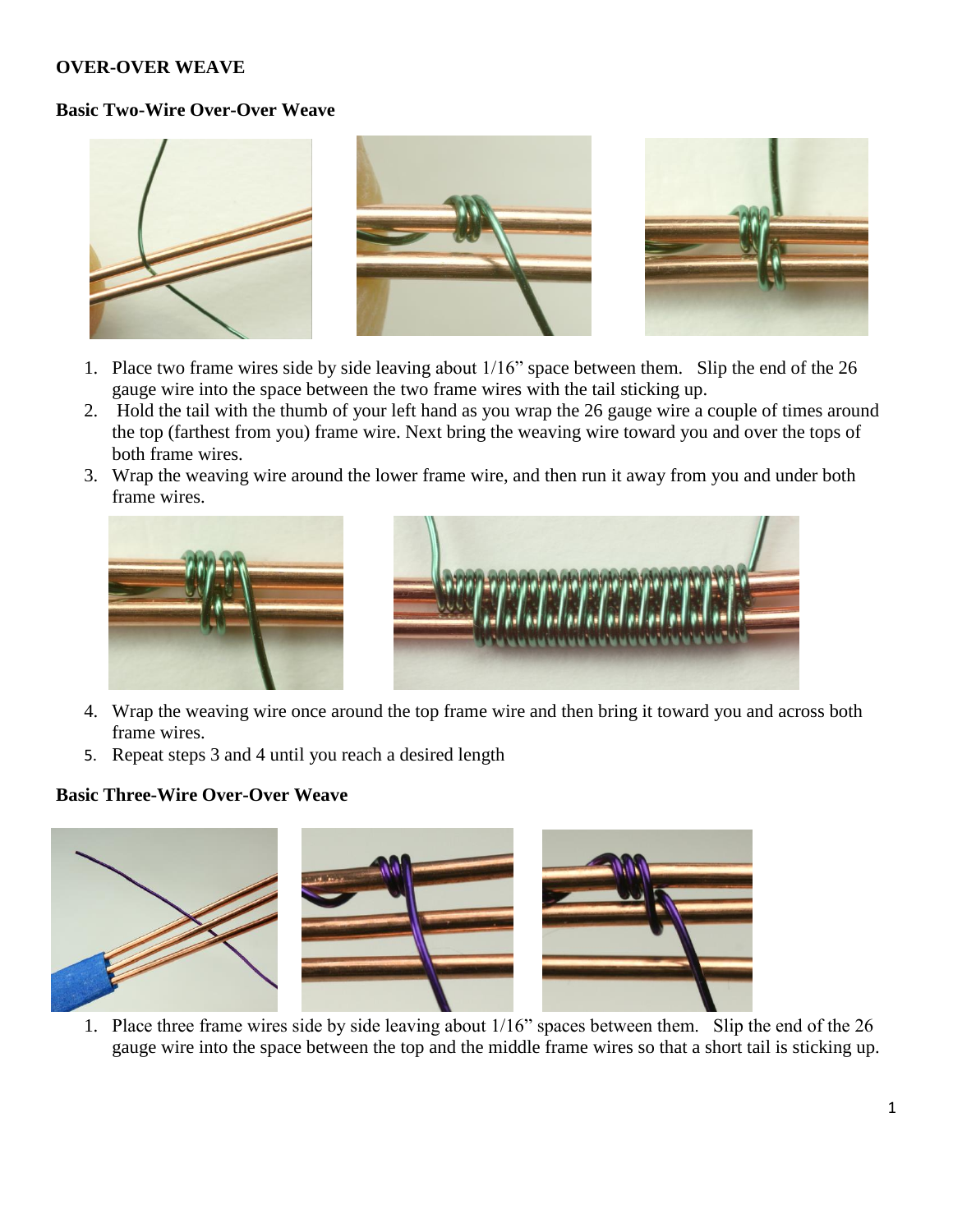- 2. Hold the tail with the thumb of your left hand as you wrap the 26 gauge wire a couple of times around the top frame wire. Next bring the weaving wire toward you and over the tops of the frame wires.
- 3. Wrap the weaving wire around the middle wire then bring it over the tops of the middle and the bottom frame wires.



- 4. Wrap the weaving wire around the bottom wire and bring it to the back of the frame wires.
- 5. Now weaving on the back, wrap the weaving wire around the middle wire.
- 6. Wrap the weaving wire around the top frame wire then bring it to the front



7. Follow steps 3 through 6 above until you reach a desired length.

## **Other Basic Over-Over Weaves**

In four- and more wire weaves follow the same pattern by having the weaving wire go over the tops of two frame wires at a time and always looping around the second wire of each set.



Basic four-wire weave Basic five-wire weave

# **Over-Over Weave Patterns**

**A repeating pattern of three weaves across three frames wires/6 weaves across two bottom frame wires.**